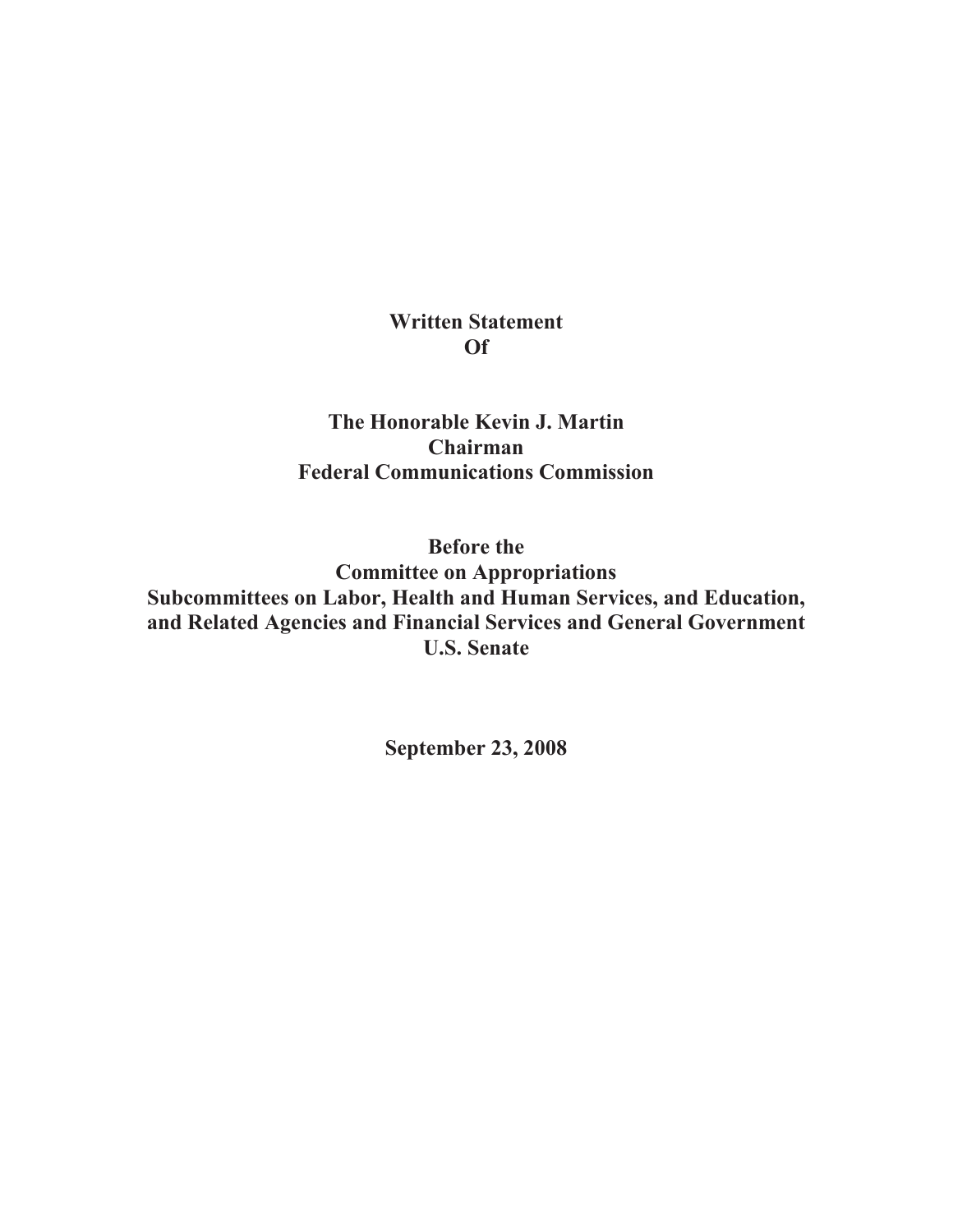Good morning, Chairman Durbin, Chairman Harkin, Ranking Member Brownback, Ranking Member Specter, and Members of the Committee.

I appreciate the opportunity to speak to you today about an important issue facing American families; the impact of the media on the rising rate of childhood obesity.

I particularly want to thanks Senator Harkin and Senator Brownback for their leadership, support and dedication to these issues.

In recent years the rate of childhood obesity has gone in only one direction - up. Understandably, the concern of parents, medical experts and public officials has risen as well.

Last September, the Institute of Medicine found that one-third of American children are either obese or at risk for obesity. This is consistent with the Center for Disease Control's finding that since 1980 the number of overweight children ages 6-11 has doubled and the number of overweight adolescents has tripled. To quote the American Academy of Pediatrics, the trends of children becoming overweight and inactive "pose an unprecedented burden in terms of children's health as well as present and future health care costs." Childhood Obesity has gone from a national problem to a point of crisis.

Parents of course are the first line of defense. But we in government and in industry must make sure they have the tools they need to ensure their children's welfare.

A study in the Journal of the American Dietetic Association recently outlined two important ways to reduce childhood obesity. The first is that parents should become more aware of children's nutritional needs. And the second, which goes to the heart of this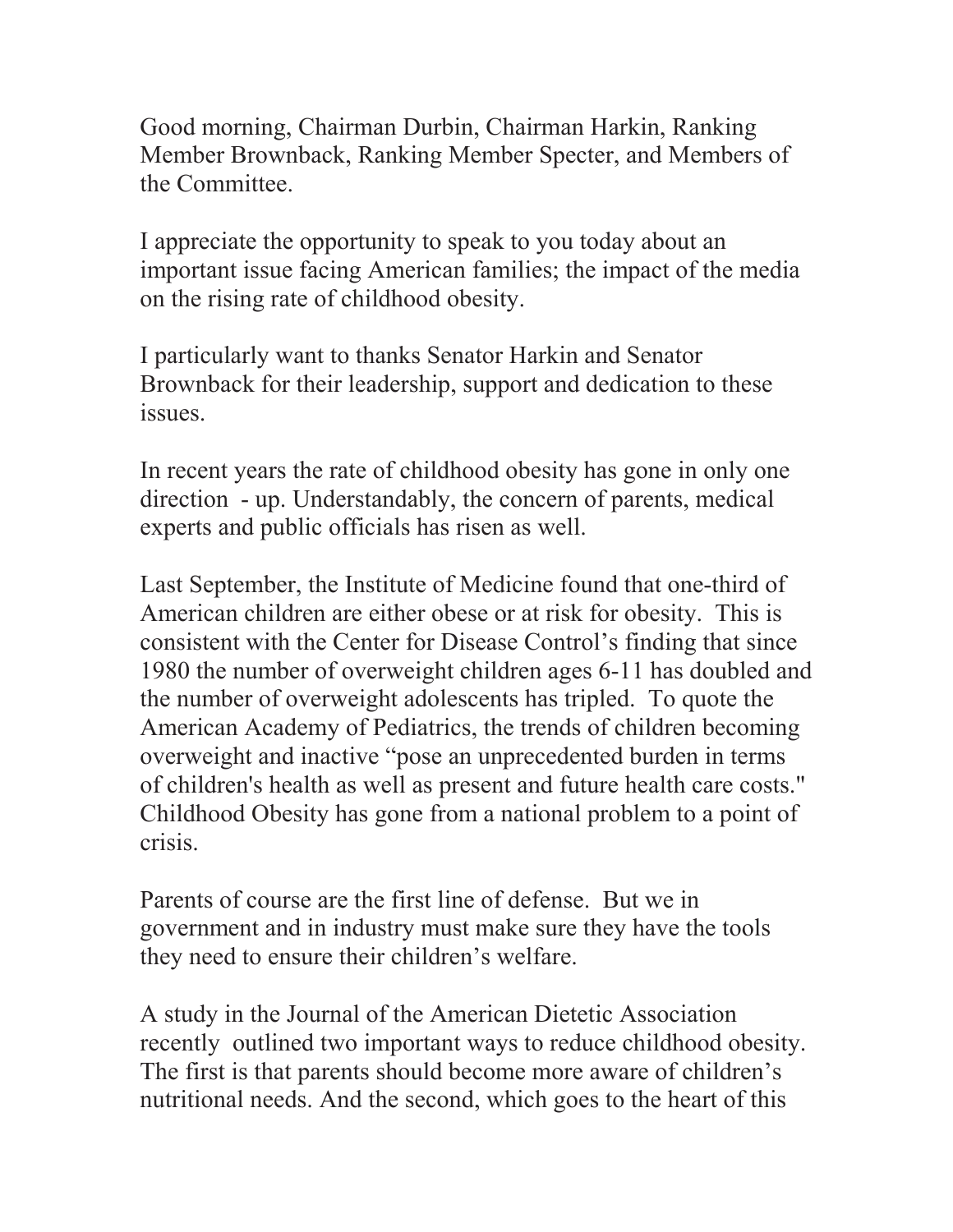hearing today, is that parents should reduce the amount of time their children spend watching television.

As a parent, I already know the enormous influence the media has on our children. Its impact can't really be overstated. According to Nielsen Media Research (for the 2004-2005 season), an average American Household has the television turned on more than 8 hours a day, with children watching between 2 and 4 hours every day.

And recent studies have found that even the youngest children are exposed to a lot of television. Almost one-half (43 percent) of children under the age of two watch TV every day. One quarter (26 percent) of these youngest children even have a television in their bedroom.

According to the Kaiser Family Foundation, by the time children enter the first grade, they will have spent the equivalent of three school years in front of the TV.

In the Children's Television Act, Congress recognized the unique role television and the media can have on children. Specifically, Congress noted that, by the time the average child is 18 years old, he or she has spent between 10,000 to 15,000 hours watching television and has been exposed to more than 200,000 commercials. Congress also noted that it is well established by scientific research that children are uniquely susceptible to the persuasive messages contained in television advertising. Indeed, the Kaiser Family Foundation found that children under 6 cannot distinguish between programming content and advertising. In addition, these kids cannot distinguish between marketing messages and their favorite show, especially when the ad campaigns feature favorite TV characters like Sponge Bob. And a report by the Institute of Medicine concluded that there is strong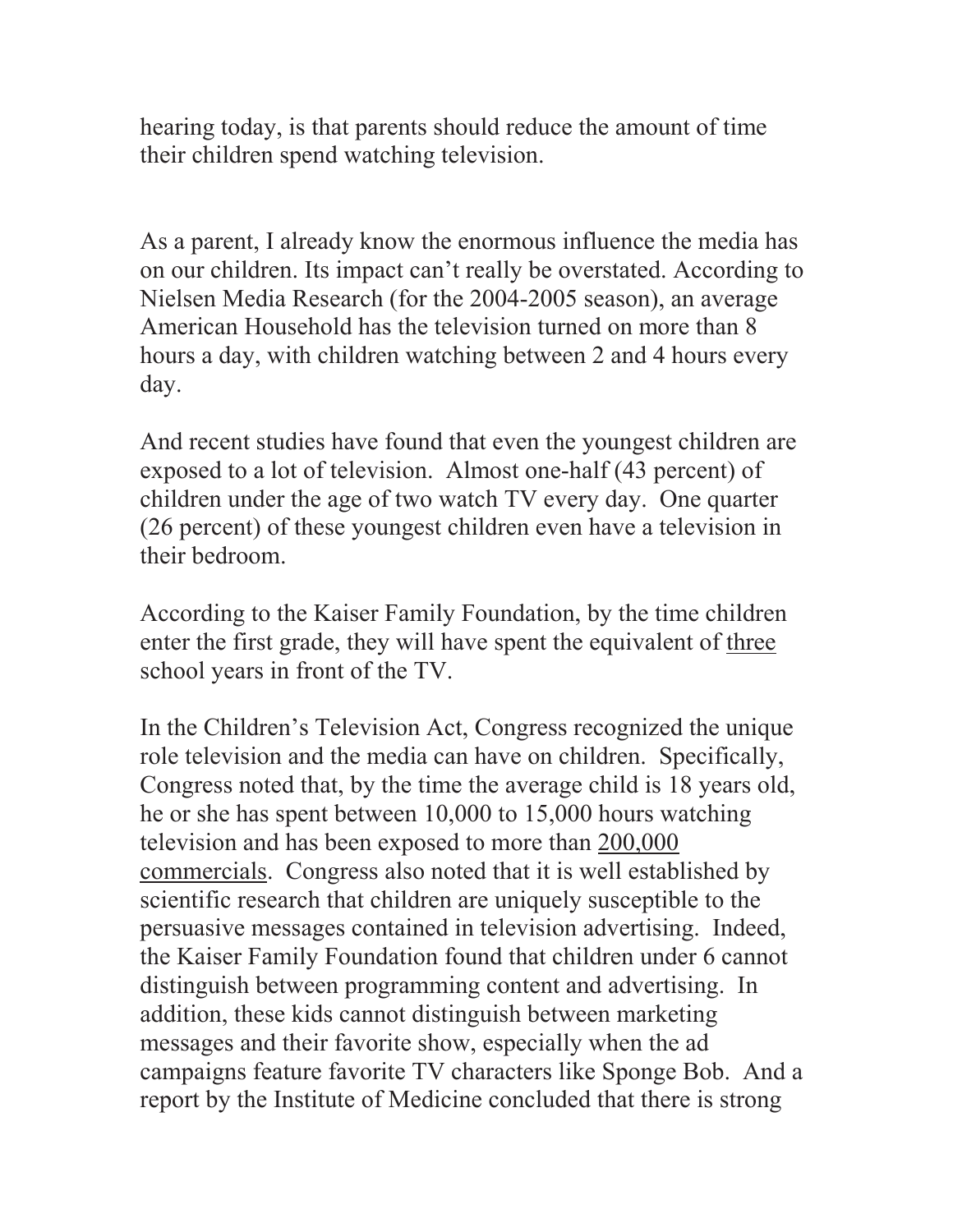evidence that television advertising influences short-term food consumption patterns in children between the ages of 2 and 11.

Given the enormous impact of the media – specifically television on children, the FCC along with Senators Harkin and Brownback convened the Joint Task Force on Media and Childhood Obesity (the "Task Force"). The "Task Force" sought to bring together government officials, media companies, advertisers and the food and beverage industry to work on behalf of America's children.

I appreciate the leadership of Senators Brownback and Harkin and my colleagues on the Commission, Commissioners Tate and Copps. I also want to thank all of the Task Force participants for dedicating their time, energy and efforts. In particular I want to recognize the hard work and many hours volunteered by Gary Knell of Sesame Workshop who led the Task Force's efforts.

We cannot hope to truly address this problem without the participation of all those involved, the media, advertisers and the food and beverage industry. Indeed, this task force was founded on the notion that we all have a responsibility to promote and protect our children's welfare.

While the Task Force succeeded in producing some significant voluntary commitments aimed at reducing the negative impact of the media on children's eating habits and increasing its positive influence on their behavior, ultimately it did not reach an agreement on two key issues: 1) a uniform standard of what constitutes healthy versus unhealthy foods; and 2) the willingness of most media companies to place any limit on the advertising of unhealthy foods on children's programs.

Several food companies made significant voluntary commitments. For example, fifteen of the nation's largest food and beverage manufacturers including Kraft Foods and Kellogg agreed to curtail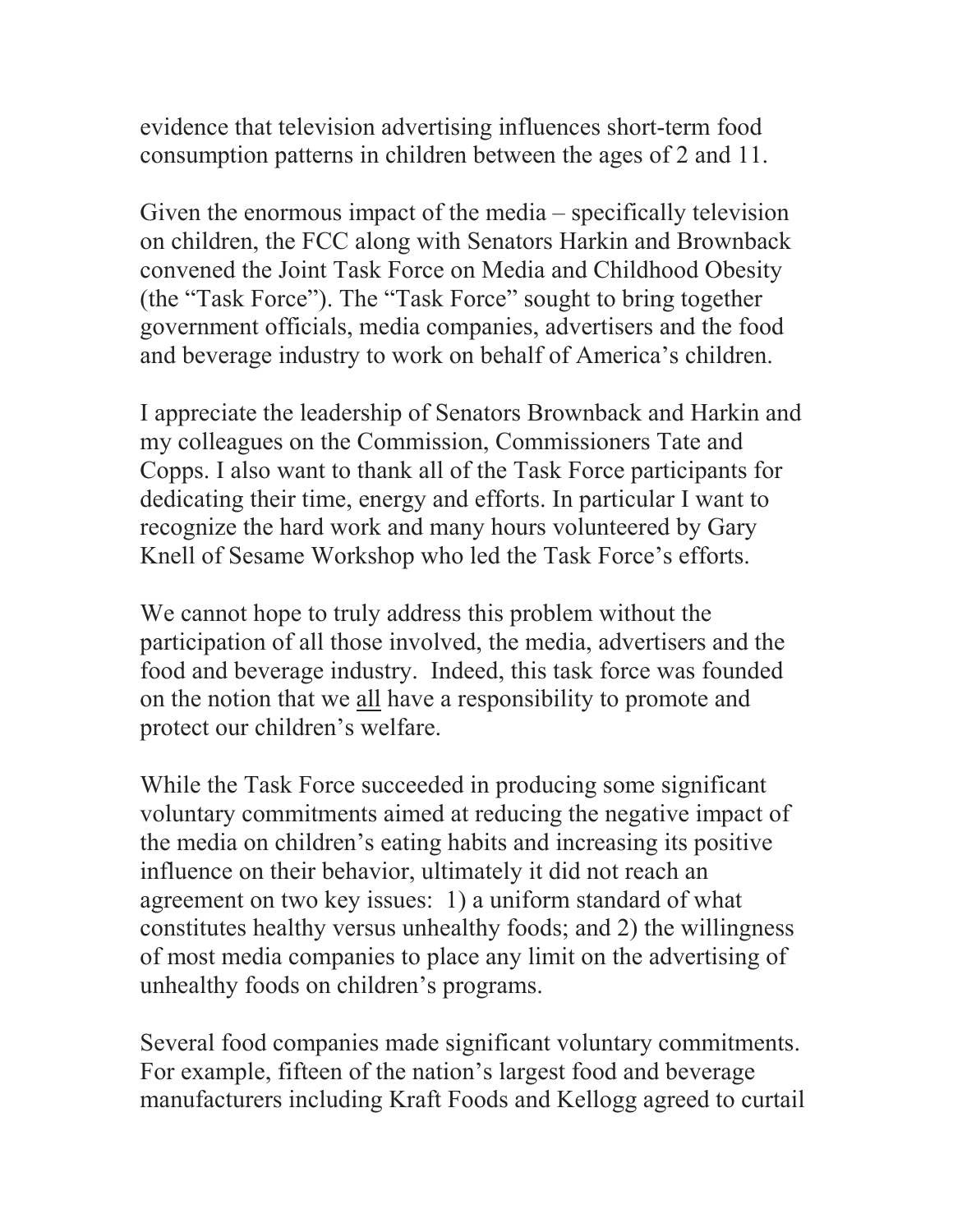advertising of "unhealthy food" to children under age twelve and others are reformulating current products. As described in more detail by some other witnesses, although the food and beverage industry have made some significant steps in the right direction there is no uniform agreement among the companies as to the definition of "healthy foods."

On the media side, Disney and Ion have made the most aggressive commitments. The Disney company's Healthy Kids Initiative set new standards for the food served in Disney's parks, disallowed the licensing of Disney characters to foods that did not meet strict nutritional standards and disallowed the promotion of foods on the Disney Channel that do not meet those same standards.

Ion media's Qubo was referred to as the "gold standard" by children's advocates for their leadership. Ion has committed to only licensing their characters for use with healthy foods and they agreed to no longer accept advertising for unhealthy food targeted at children.

Several companies took significant steps to limit the licensing of their characters for use to promote unhealthy foods. Companies like Discovery Kids, Cartoon Network and Sesame Workshop announced commitments to license characters only to promote food and beverages that meet specific nutritional standards.

Other media companies agreed to telecast public service announcements promoting healthy lifestyles. I applaud these developments.

Unfortunately, not all participants in the Obesity Task Force were as forthcoming in their efforts to protect American children. I am particularly disappointed in those media companies who made no solid commitments in these areas.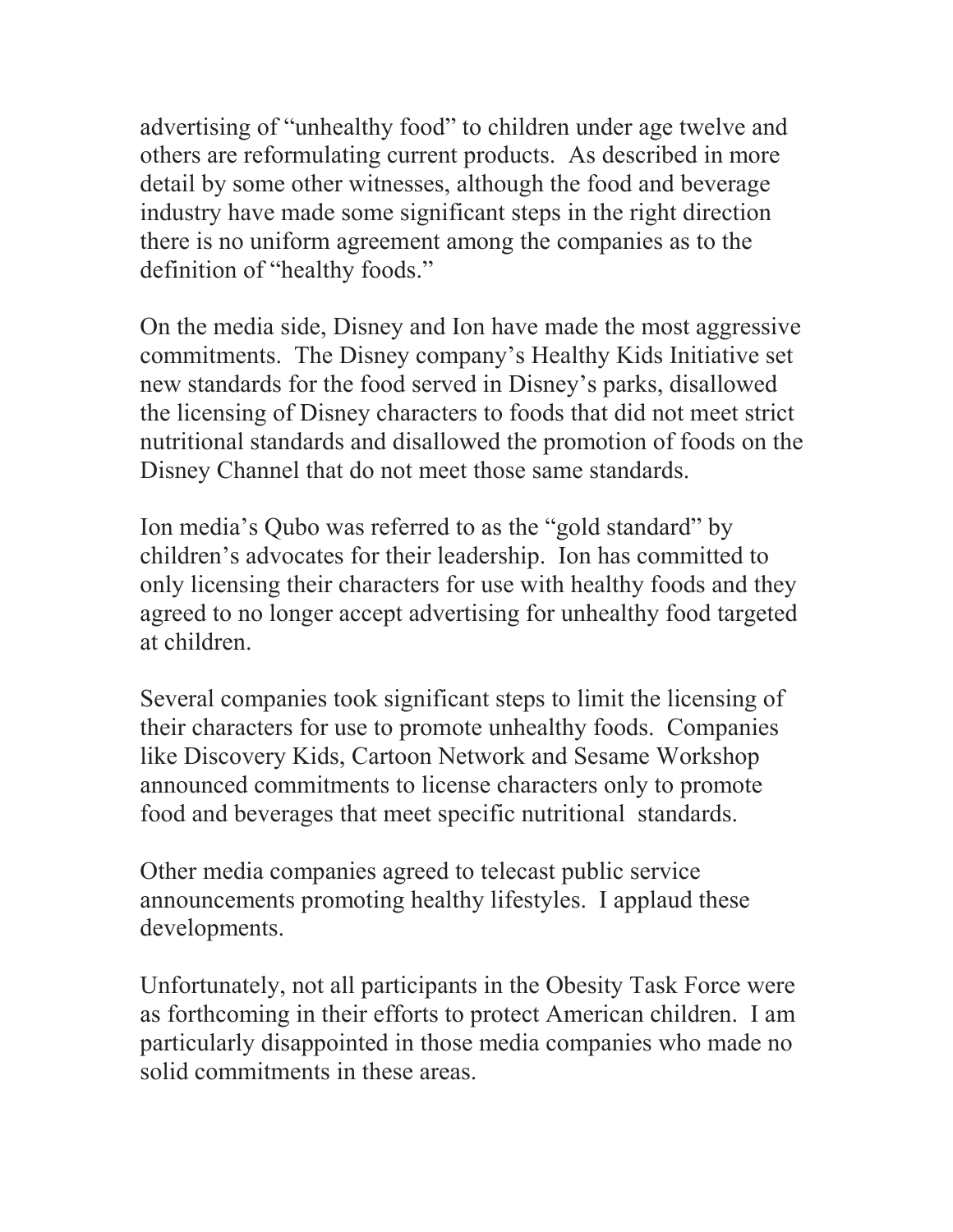For example, some companies only agreed to limit character usage while leaving a major loop hole for "special occasions." That leads one to wonder what is a special occasion? May a character then endorse candy or cakes for birthdays, President's Day, Valentines Day, Saint Patrick's Day, Easter, Halloween, Thanksgiving, Christmas, and Chanukah?

Even more troubling was the majority of media companies refused to agree to any kind of limit on advertising targeted toward our children. Patti Miller summarizes the majority of media companies as being "absent from any attempt to solve this problem" and "refusing to play a role in protecting children from the advertising of unhealthy food. As a result, all of the public health and child advocacy groups have asked Congress to adopt legislation mandating that at least 50% of all food advertising to children on broadcast and cable television programming be devoted to healthy food products.

In the past, Congress has anticipated that children would be particularly susceptible to advertising and thus put certain protections in place. Indeed, in the Children's Television Act, Congress enacted specific limits on the amount of advertising that could be shown during children's programming. The Children's Television Act requires that commercial TV broadcasters and cable operators limit the amount of commercials in children's programs to no more than 10 ½ minutes per hour on weekends and 12 minutes per hour on weekdays.

In the United Kingdom, Ofcom has gone a step further than we have here in the U.S. They recently implemented rules targeted at reducing the impact of advertising of high fat, salt and sugar (HFSS) food and beverages to children by banning such ads on children's television channels. In recent weeks, there has been some question as to whether children are still being exposed to these ads under the existing restrictions. Ofcom is reviewing the